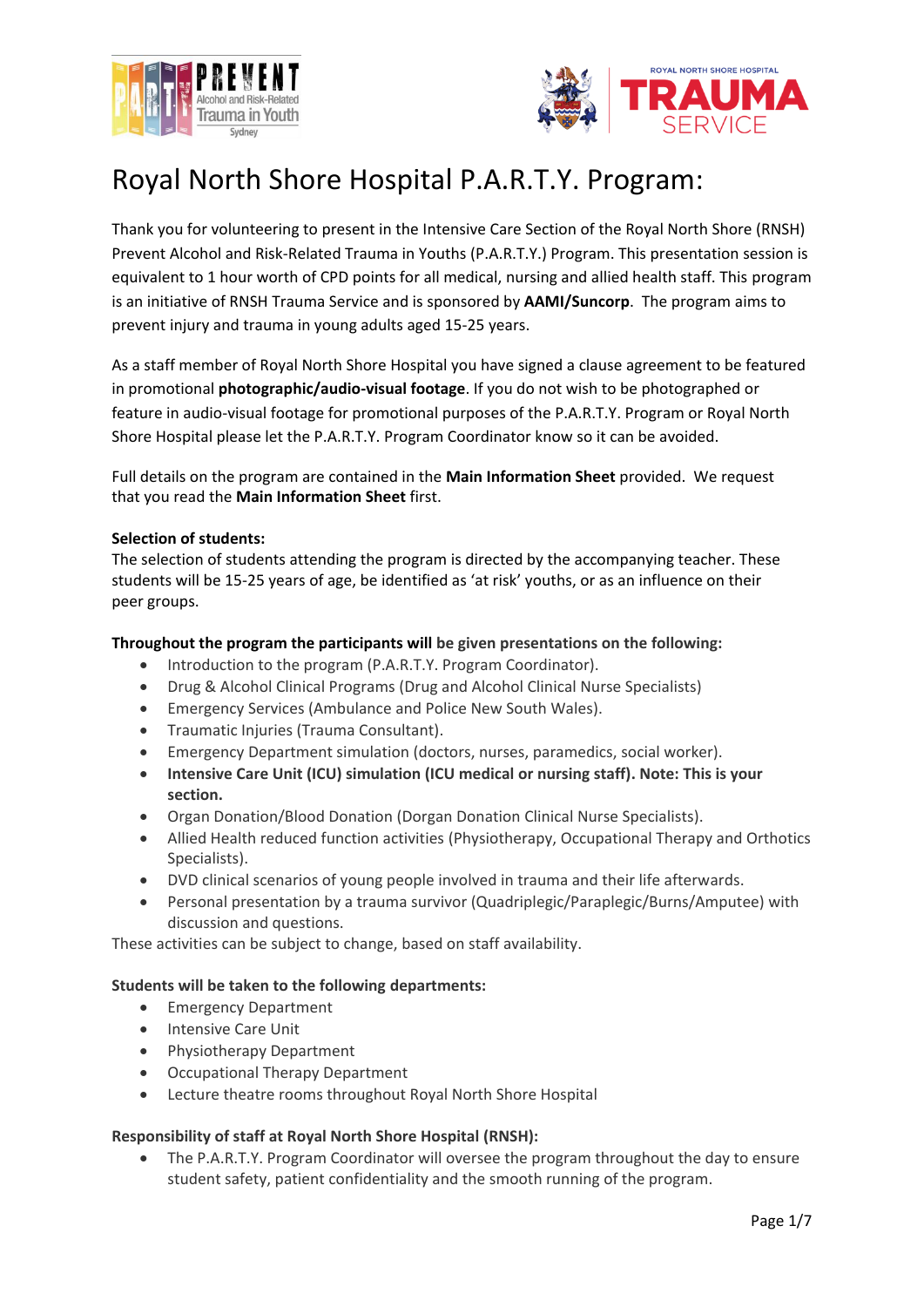



- The P.A.R.T.Y. Program Coordinator and other RNSH staff presenting on the P.A.R.T.Y. Program must have clearance to work with children.
- All RNSH staff members presenting to students must have a police clearance
- All RNSH volunteers must have a police clearance and have signed a confidentiality declaration. Volunteers have been specially selected and trained to assist with the P.A.R.T.Y. Program.
- RNSH facilities and equipment are maintained to a very high standard to ensure visitor safety.
- RNSH staff within the rotational areas have been informed of the P.A.R.T.Y. Program.
- The P.A.R.T.Y. Program Coordinator will obtain consent from any patient/family participating in the program.

## **Hospital communication strategies:**

- P.A.R.T.Y. Program staff will be able to contact each other at any time during the program day using the RNSH phone/pager system or mobile phones, to ensure the safety of the students and college staff.
- The P.A.R.T.Y. Program Coordinator will liaise with the Teacher-in-Charge who will contact the college or parent if necessary during the excursion.

#### **Hospital emergency procedures:**

- An Emergency Procedures Action Plan is operational in every clinical and non-clinical area of the RNSH. A designated member of hospital staff in each area is responsible for Emergency Response Procedures, and should evacuation be necessary, will assume the responsibility of the Fire Warden.
- All members of the P.A.R.T.Y. Program excursion group must follow the directions of the Fire Warden.
- As the P.A.R.T.Y. Program Coordinator will have a list of all attendees on the excursion, a roll-call of all students and college staff will be conducted if an evacuation occurs.

## **Debriefing of students (and staff) post excursion:**

- Access to counselling will be made available by the college following the excursion, if it is required by students or staff who have attended the excursion.
- Ongoing discussion of the subject matter and the experiences of the P.A.R.T.Y. Program are facilitated by the college through the school curriculum to reinforce the message from the program.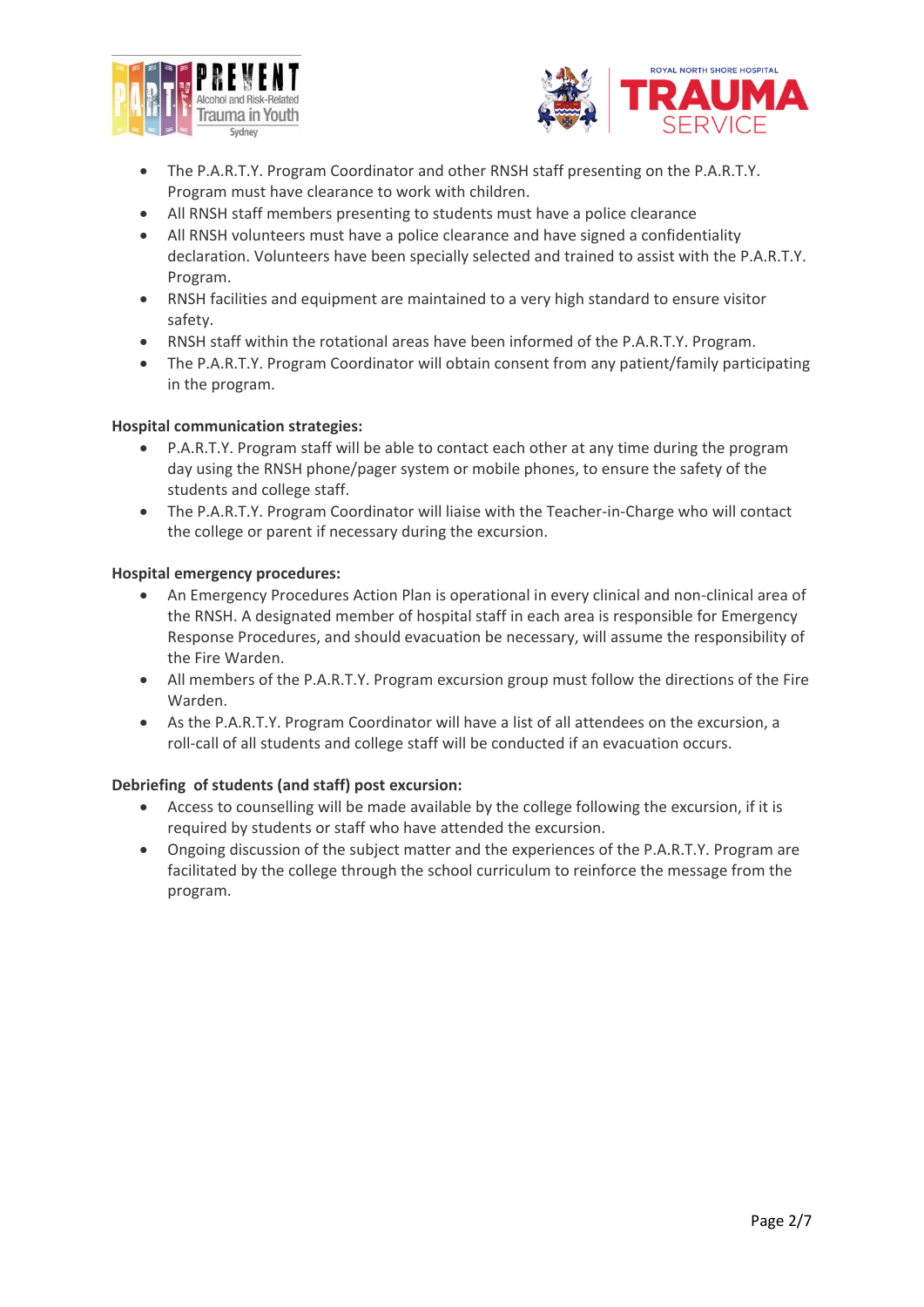



# Intensive Care Unit Section Outline

# **Structure:**

- The Intensive Care Unit (ICU) component of the P.A.R.T.Y. Program consists of one 20 minute session run twice consecutively.
- Concurrent sessions are being run in the Emergency Department.
- There are approximately 18 students (aged between 15-25years), at least 1 teacher and 2 volunteers in each group.
- One or two ICU nurses/ medical staff will convene each session.
- ICU social workers will be involved when available.
- Any request for family or patient to participate in the sessions must be initiated and approved by the P.A.R.T.Y. Program Coordinator.

## **The goal of the emergency session is to:**

- Introduce the students to the intensive care environment and provide a welcome, nonjudgemental persona to encourage youths to access their local health services.
- Discuss the service that is provided by the ICU and the resources required to do this.
- Discuss the type of equipment used in the ICU.
- Discuss the types of interventions and care that is given to patients in the ICU.
- Discuss the common types of actions or risk-taking behaviour in young adults that can result in injuries requiring an ICU admission.
- Discuss 'risky-behaviours'.
- Emphasise care of self and friends.
- Discuss the impact an injury has on a young adult, family, friends, the broader community, and yourself as a healthcare worker.
- Provide real life examples/ personal stories that have impacted you (preferably related to 'risk-taking' behaviour in the young adult demographic (15-25 years).
- Engage the students.

**Note: This is an educational session not a horror film. The goal of the program is to educate the young adult population, not to make them faint or develop Post Traumatic Stress Disorder (PTSD).**

#### **Location**

- A walk through two of the ICU pods initiates the ICU section (the pods may be chosen at the presenters discretion taking into consideration patient confidentiality and exposure of students to an ICU environment).
- At the end of the tour the students are taken to one ICU bay designated by the P.A.R.T.Y. Program Coordinator.
- In the ICU bay a typical set up of an ICU patient is produced.
- An attempt should be made to expose students to sounds, smells and environmental stimulation.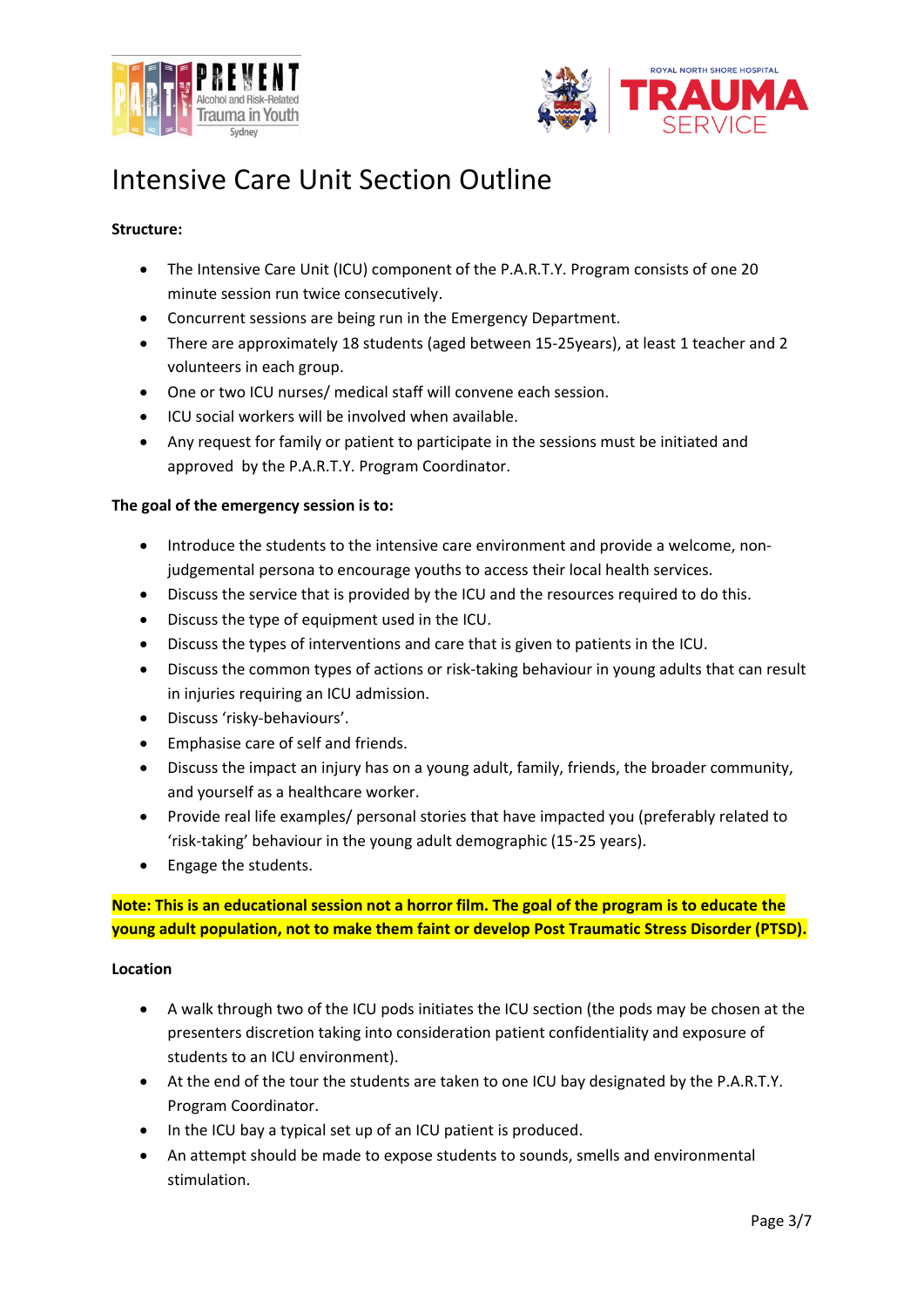



#### **Set up**

- The setting up of the day will be done by the P.A.R.T.Y. Program Coordinator who will text you to confirm which ICU bay has been set up in the morning of the program. If he/she is unable to set up the morning of the program please ensure the following procedure.
	- o The ICU bay simulation set up takes up to 1 hour.
	- o Please check with the CNE's to determine if the manikin or ICU bay is expecting a patient admission prior to 12.30pm (the bay will be packed down at approximately 12.30pm).
	- o The P.A.R.T.Y. manikin is located in the ICU Advanced Life Support Assessment Room (black box labelled P.A.R.T.Y. Program. The other equipment used is located in the P.A.R.T.Y. coordinators office (located on 5E- a member of the Trauma Service can assist you).

## **Equipment**

| Manikin                              | <b>Pulmonary Artery Catheter</b>                    |
|--------------------------------------|-----------------------------------------------------|
| ICU bed                              | Art line                                            |
| External Ventricular Drain (EVD)     | Indwelling Catheter (IDC)<br>$-$ apple juice in bag |
| Cutiplast with 'NO BONE' on forehead | Chest Drains - red food colouring                   |
| Nasogastric (NG) tube                | <b>Transducing sets</b>                             |
| Ventilator with vent tubing          | 1 x fluid bag with red dye (fake blood)             |
| Endotracheal Tube (ETT)              | <b>Blood giving sets</b>                            |
|                                      | Volunteers emergency bag-contains lollies,          |
|                                      | water and procedure manual for standard             |
|                                      | operating procedure for 'what to do for a           |
|                                      | distressed student'                                 |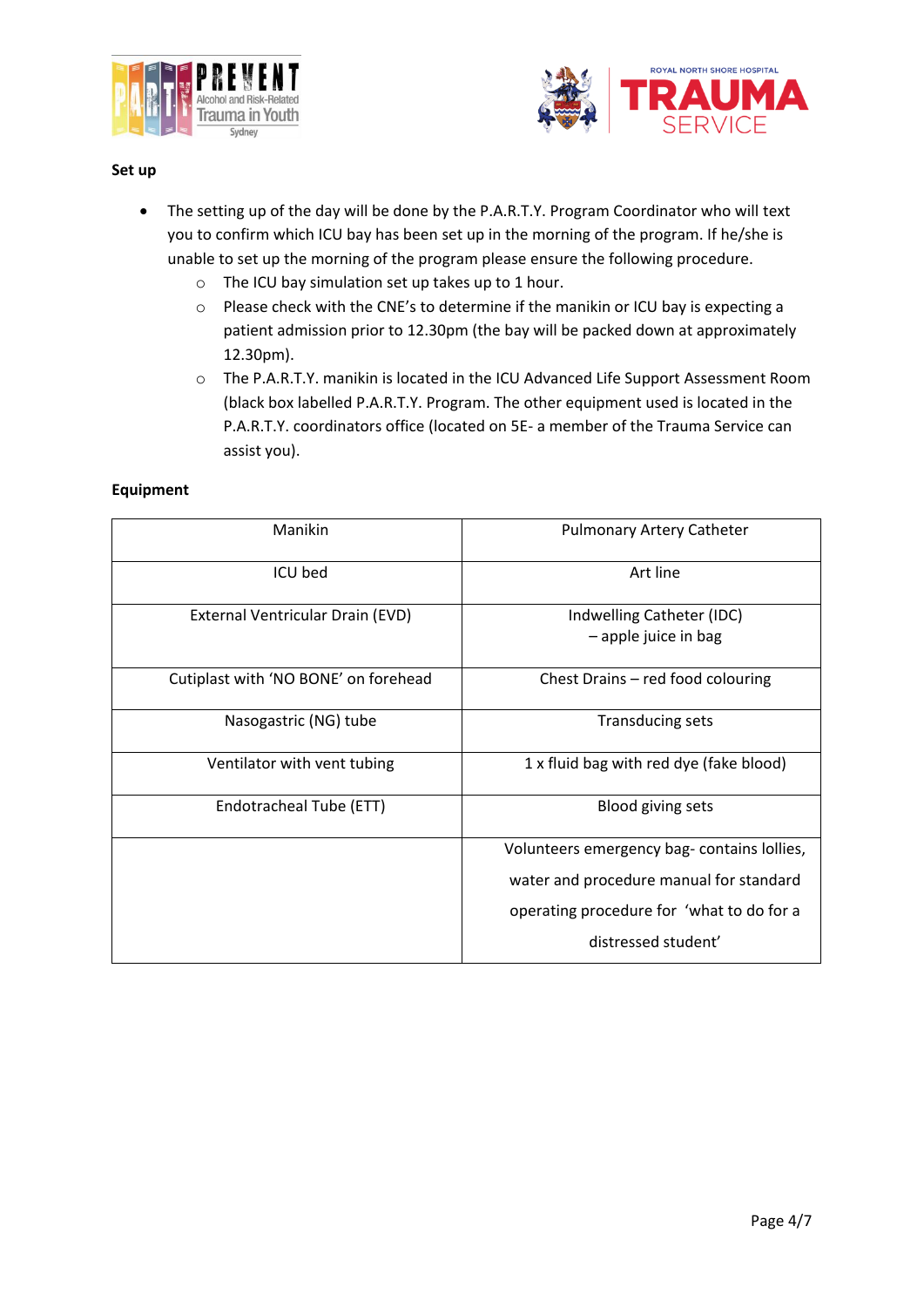



## **Run sheet:**

- Meet the students at the stairwell behind the brown lifts, located on level 6 at 11am and then again at 11.30am (for the second rotation).
- Provide a welcome to ICU at RNSH.
- Introduction of yourself, including your role in the ICU, previous experience, or interest in trauma.
- Before proceeding into the ICU pods discuss the following:
	- $\circ$  RNSH is a Major Trauma Centre and state wide service for burns and spinal cord injuries.
	- o RNSH receives state wide transfers from referral hospitals via helicopters (discuss helipad)- severely injured patients are transferred out to a Sydney hospital for specialist care and treatment
	- o General details about ICU.
	- o Types of patients who are admitted to the ICU
	- o Number of staff (235 nurses, over 300 in total) and disciplines.
	- $\circ$  Working hours 24/7 for 365 days a year.
	- $\circ$  Length of stay from a few hours to months.
	- o Question time- before entering the ICU.
	- o We will be proceeding to a patient room in the ED with a simulated set-up.
	- o To get to the simulated room we will be walking through two of the ICU pods.
	- o This is a fully operational ICU with real patients who are critically ill.
	- o Some patients may be attached to lots of tubes and wires, who may be distressed or in pain.
	- o It is OK to look around and into rooms as you walk through the ICU.
	- o It is NOT OK to go into any patient room.
	- o Please be respectful of the patients, the seriousness of their condition, their families and their privacy.
	- o Please decontaminate your hands with pink hand rub before we proceed into the ICU.
	- o Consider the best route to take for environmental impact on students.
- The tour will then take the students into a pre set-up ICU bay. Once in the bays discuss:
	- $\circ$  Equipment in the room such as the ventilator, monitor, blood pumps, emergency trolleys, defibrillator machine, etc.
	- o What it would feel like to be a trauma patient lying on the bed in a neck brace staring at the ceiling. This patient may also be intubated and unable to talk/communicate.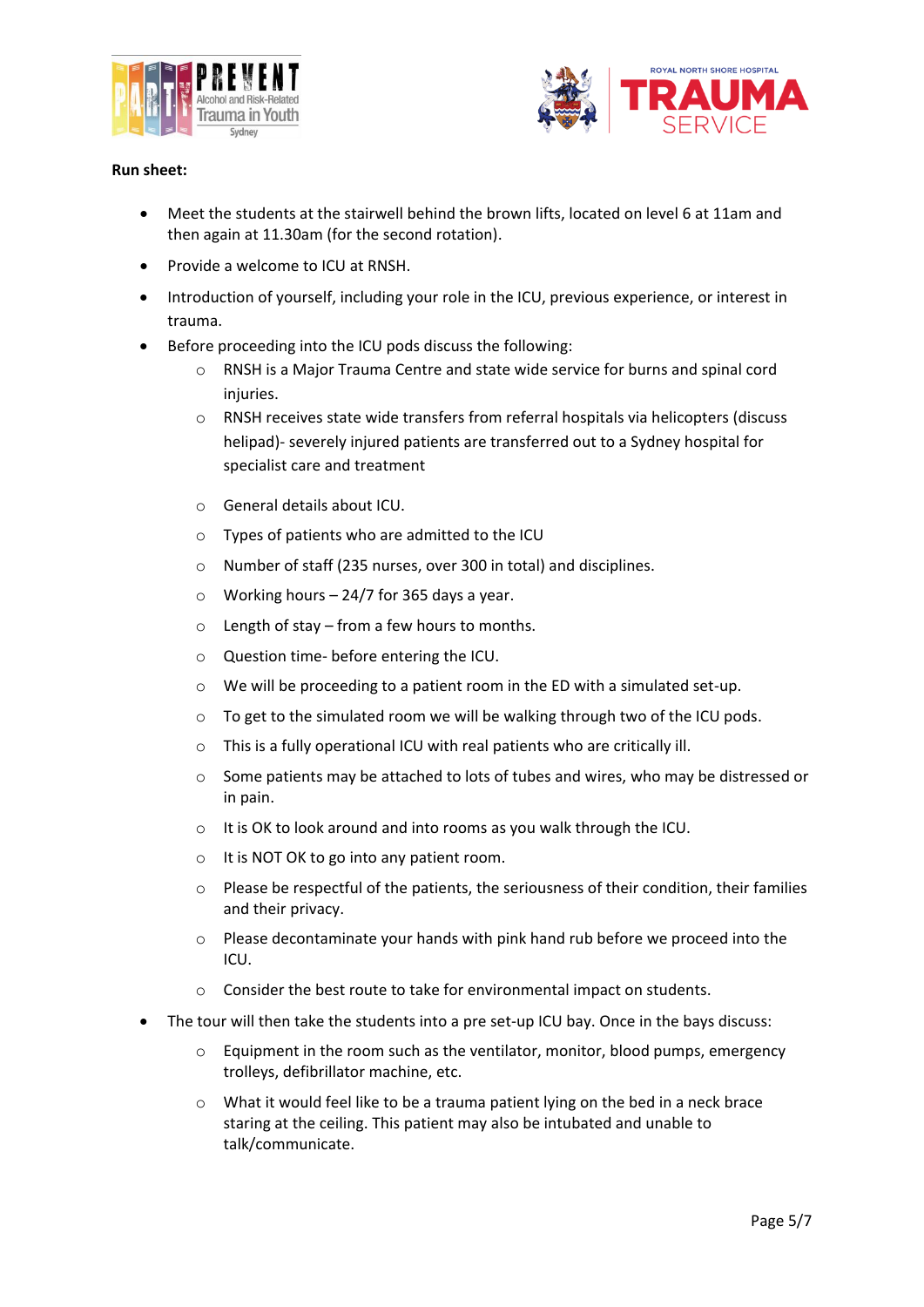



- $\circ$  Discuss what it would feel like to be a trauma patient and have to have clothes cut off by strangers and people talking about you but not to you.
- The following case study will be presented and adapted by you for the ICU environment.

*Herbert is a 19 year old male who was brought in by ambulance post being involved in a motor vehicle accident. He denies alcohol or substance abuse but was speeding (approximately 80km) on a road. He lost control of the vehicle and crashed into a safety barrier. He is not thought to have been wearing a seatbelt as his head went through the windscreen but legs caught on the steering wheel preventing him from being ejected from the vehicle.* 

*Injuries sustained:*

- *Philadelphia collar applied-MRI reveals a spinal cord injury (SCI).*
- *ETT inserted as the patient was having trouble breathing secondary to SCI. Discuss medications used to sedate patients requiring a ventilator.*
- *Hypotensive and tachycardia- secondary to uncontrollable internal bleeding. Blood products, fluids and medications used to increase blood pressure and reduce tachycardia.*
	- o *It is important to emphasise that as health professionals will try and resuscitate someone but there are limitations to practice.*
- *Discuss the manikin as having these injuries and what life-long implications may occur as a result.*
- *Talk about pain relief.*
- *Discuss how a patient would go to the bathroom if he/she was ventilated and sedated.*
- *Perform a log role of the manikin using the students- when you role the patient a fake poo will be in the nappy. Show how to clean a patient properly and apply a new pad underneath the patient.* 
	- o *Discuss how you would feel if you were the patient needing cleaning in a bed.*
	- o *Discuss privacy and hygiene for ICU patients.*
	- o *Discuss the risk of bed sores developing in an ICU patient*
	- o *Ask the students how they think a patient would eat, pass urine, open bowels, mouth care, eye care, etc.*
- Finish the session with some personal stories and question time.
	- Discuss why you became a nurse/doctor.
	- o Discuss the worse and best parts of your job.
	- $\circ$  Discuss relevant cases that are likely to keep the students interested and engaged (have a plan for this prior to session).
	- o Discuss increased 'risk' when alcohol or drugs are involved.
	- o Discuss how motor vehicle accidents are one of the leading causes of trauma in young adults.
	- o Discuss the impact a young adult's death has on families.
	- o Discuss the impact a young adult's death has on you.